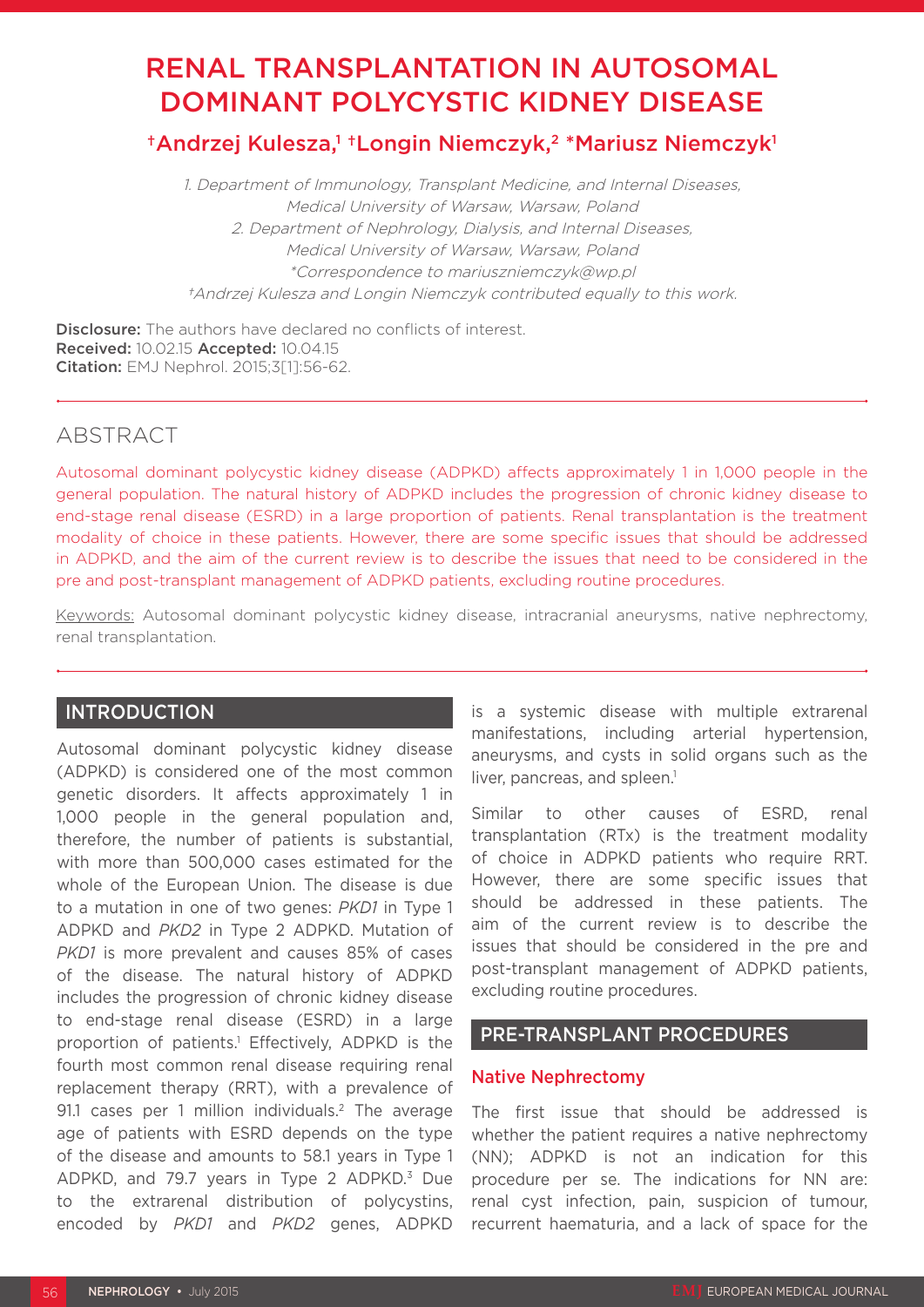implantation of the transplant. In effect, only 20% of ADPKD patients require NN.<sup>4</sup> The volume of a native kidney decreases after transplantation.<sup>5</sup> Therefore, if the space for the renal graft is available at the moment of transplantation there is no need for NN due to the aforementioned indication. Maximal kidney length >21.5 cm was proposed as an optimal criterion in making decisions concerning NN in ADPKD patients.<sup>6</sup> The timing and the method of NN remain controversial. In general, nephrectomy may be performed before or at the moment of transplantation. Simultaneous nephrectomy and transplantation is considered a safe approach in experienced centres. It is associated with acceptable morbidity and does not affect patient and graft survival.<sup>7-11</sup> Additionally, some clinicians prefer post-transplant nephrectomy as the safest option.12 The next question that should be raised is whether the patient requires unilateral or bilateral nephrectomy. Some clinicians report bilateral nephrectomy as a safe method,<sup>9-11</sup> but others prefer a unilateral procedure due to the perioperative complication rate.7 Finally, a choice between conventional and laparoscopic nephrectomy is to be made; the latter is considered a safe option.<sup>7,9</sup> To reduce postoperative pain and the risk of incisional hernias, as well as to improve the cosmetic result of laparoscopy, laparoscopic nephrectomy with morcellation of the specimen was proposed.<sup>13</sup> Alternatively, embolisation of enlarged polycystic kidneys may be considered.<sup>14</sup>

# Cardiovascular System

The involvement of the cardiovascular system is common in ADPKD. Vascular manifestations of the disease are due to the fact that both polycystins are expressed within arterial smooth muscle cells,15-17 and a systemic vascular defect has been observed in the oligosymptomatic stage of the disease.18,19 Arterial hypertension (AH) in ADPKD is common and has complex pathogenesis, with three main pathological mechanisms: i) activation of the renin-angiotensin-aldosterone system secondary to intrarenal ischaemia caused by growing cysts; ii) activation of the sympathetic nervous system; and iii) ciliopathy-related endothelial dysfunction.20 Therefore, careful cardiovascular assessment, including AH and its complications, is of special value in ADPKD.

Additionally, intracranial aneurysms (ICANs) are attributable to complications specifically associated with ADPKD. Aneurysm formation is due to primary cilia dysfunction in a mechanism dependent on downregulation of survivin expression.<sup>21</sup> In effect, the frequency of ICANs is increased in ADPKD compared with the general population<sup>22</sup> and is estimated at 4-22.5%.<sup>23,24</sup> Additionally, ADPKD has been proven to be associated with increased risk of intracranial haemorrhage among ESRD patients.<sup>25</sup> To avoid complications associated with ICAN rupture, screening for ICANs is recommended: i) in those with family or past personal history of ICAN or its rupture; ii) in case of symptoms suggesting ICAN; iii) in patients with a job or hobby in which loss of consciousness may be lethal; iv) before major elective surgery; and v) when a patient is extremely afraid of possible ICAN.<sup>26</sup> Additionally, the risk of ICAN increases with the patient's  $aq e^{27}$ and in Caucasians the prevalence is substantially increased after 45 years of age.<sup>28</sup> Irrespective of the type of ADPKD, the average age of ESRD patients is greater than 45 years. Therefore, most ADPKD patients should be considered as candidates for screening for ICANs during their preparation for RTx. Indeed, screening for vasculocerebral malformations in ADPKD patients is performed in numerous centres.<sup>29</sup> In some centres up to 91% of patients undergo such screening.<sup>30</sup>

The optimal method of screening for ICANs is magnetic resonance angiography (MRA) of the brain, due to the lack of X-ray exposure and no need for contrast media administration.28 In patients with contraindications for MRA, the most important being implanted electronic devices or ferromagnetic foreign bodies, computed tomography angiography should be implemented as an alternative method. However, in such cases the risk of contrast-induced acute kidney injury, especially in patients with impaired renal function, must always be kept in mind and preventive measures must be implemented.

A patient with an ICAN detected on imaging should be referred to a specialist in neurosurgery in order to decide whether treatment is required, and when and how (endovascularly or surgically) it should be done. Due to the relatively low rate of progression and rupture of ICANs in ADPKD, only those at high risk of rupture require treatment. The decision is made on the basis of ICAN size and location, its morphology, the patient's age, and comorbidities. If the treatment is not conducted, the method and timing of follow-up must be determined.31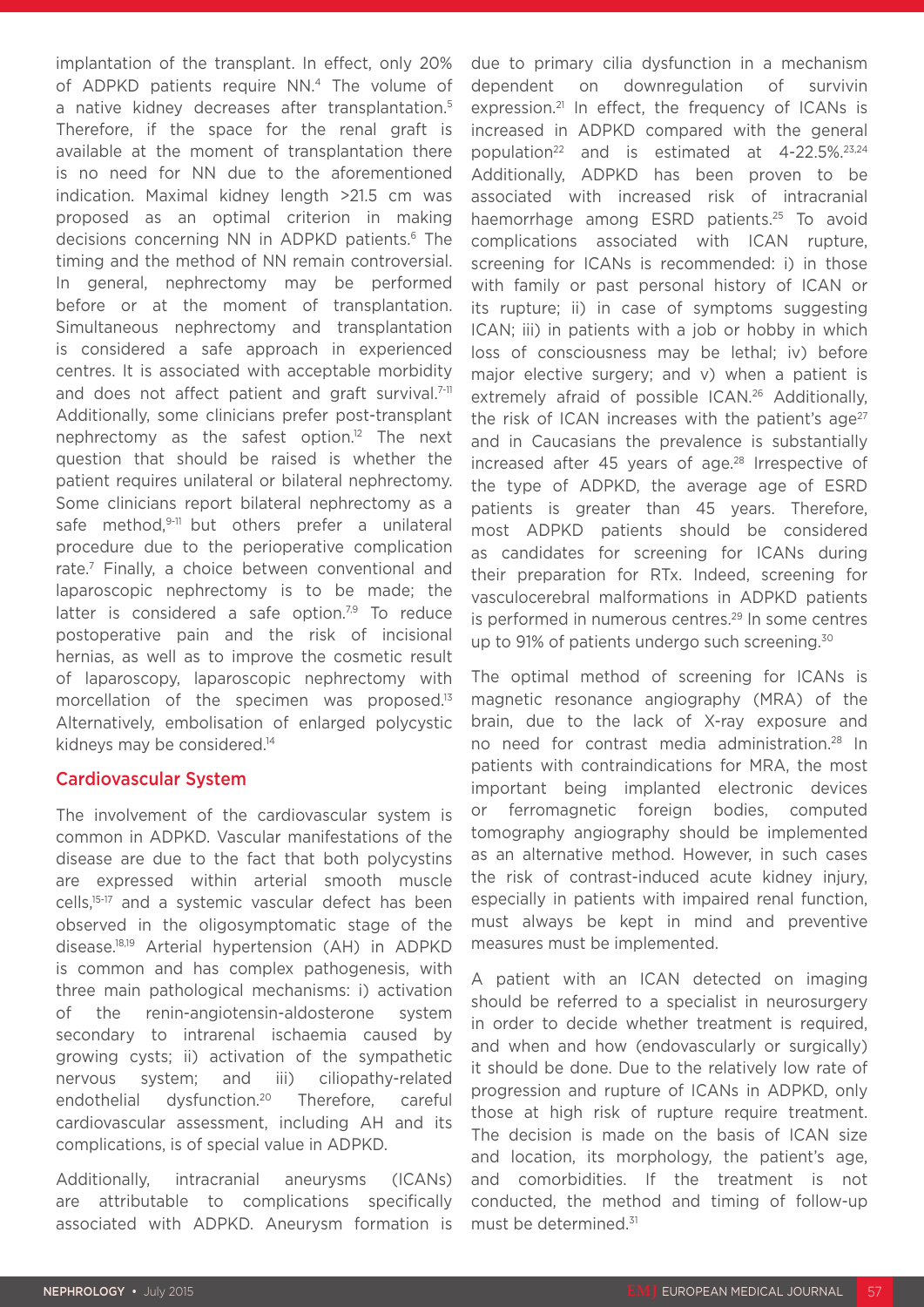# Liver

Polycystic liver disease (PLD) is observed in 75-90% of ADPKD patients.<sup>32</sup> ADPKD does not impact liver function and in most cases PLD is benign and asymptomatic.<sup>33</sup> However, in rare cases the condition may be complicated with massive hepatomegaly leading to mass effect with compression of the surrounding organs, or acute complications including torsion of the cyst, intraluminal haemorrhage, or infection.<sup>32</sup> Management of acute complications has been discussed previously. $34$  In mass effect, when there is a lack of space for a renal graft, NN should be considered as a first-line treatment. When a reduction in liver volume is required, the treatment options include: i) interventional radiology with arterial embolisation or percutaneous sclerotherapy, and ii) surgical intervention with fenestration or hepatic resection. Liver transplantation (LTx), including combined LTx and RTx, should be reserved for the most severe cases, especially those with liver failure.<sup>26,32</sup>

In ADPKD patients with PLD, serum carbohydrate antigen 19-9 (CA19-9) may be increased due to its secretion by the biliary epithelium lining the liver cysts.35 As exclusion of neoplastic disease is a part of pre-transplant assessment, levels of tumour markers are often examined in potential transplant recipients. Thus, in ADPKD patients a modest increase in serum CA19-9 need not be connected to cancer or inflammation.

#### Diverticular Disease

Due to the fact that RTx recipients with ADPKD are at risk of colonic diverticulosis and its complications, elective colonic resection should be considered before transplantation in patients with medical therapy for acute diverticulitis in their medical history.36

# Living Related Kidney Donor

Living kidney donation should always be considered in candidates for RTx. However, exclusion of ADPKD is required in the potential living related kidney donor. Imaging studies may be insufficient for certain exclusion of ADPKD in a potential donor, especially if he or she is below 40 years of age. In such cases genetic testing is useful.<sup>37</sup>

# POST-TRANSPLANT MANAGEMENT

#### **Results**

Graft and patient survival rates are at least not inferior in patients with ADPKD compared with those who underwent RTx for other reasons. One-year graft survival reaches 100%,<sup>30</sup> and 5-year graft survival exceeds 80%, which according to some is better when compared with other causes of ESRD.29 Long-term graft survival is similar to other nephropathies.<sup>38</sup> Additionally, improved patient survival has been noted in recent years, which is connected with a decrease in cardiovascular mortality.<sup>2</sup> In effect, 1 and 5-year patient survival may exceed 90% and is not inferior compared with other causes of ESRD.8,29,38 Similarly, no difference exists between ADPKD and non-ADPKD groups in patient survival at 10 and 15-year follow-up. Jacquet et al.<sup>39</sup> suggest that graft survival is even better in the ADPKD group, despite a higher risk of graft failure due to usually older donors and longer cold ischaemia times. According to most clinicians, ADPKD RTx recipients are older and their body mass index (BMI) is usually higher compared with non-ADPKD patients,<sup>39,40</sup> which may impact upon the long-term complications rate. In a study conducted by Jacquet et al.<sup>39</sup> ADPKD and non-ADPKD RTx recipient groups did not differ in terms of the incidence of biopsy-proven acute rejection, although the occurrence of metabolic disorders such as post-transplant diabetes, hyperlipidaemia, hypertension, and stroke was higher in ADPKD patients. Infections, cardiovascular disorders, and neoplasia are the main causes of mortality in patients with ADPKD after RTx.40,41 There are no known examples of disease recurrence in the transplanted kidney.

# Native Kidneys

The volume of the native kidneys after transplantation tends to decrease;<sup>5</sup> however, vigilance is required due to cases of recurrent cyst infections and mechanical compression of the transplanted kidney and ureter by an enlarged native kidney,<sup>42</sup> recurrent lumbar pain,<sup>43</sup> and possibility of carcinogenesis.44 Native kidneys produce erythropoietin that induces higher haemoglobin levels at Month 3 post-transplant in ADPKD compared with other nephropathies.<sup>45,46</sup> On the other hand, excessive secretion of erythropoietin may lead to erythrocytosis, which is defined as an increase in haematocrit above 51%.40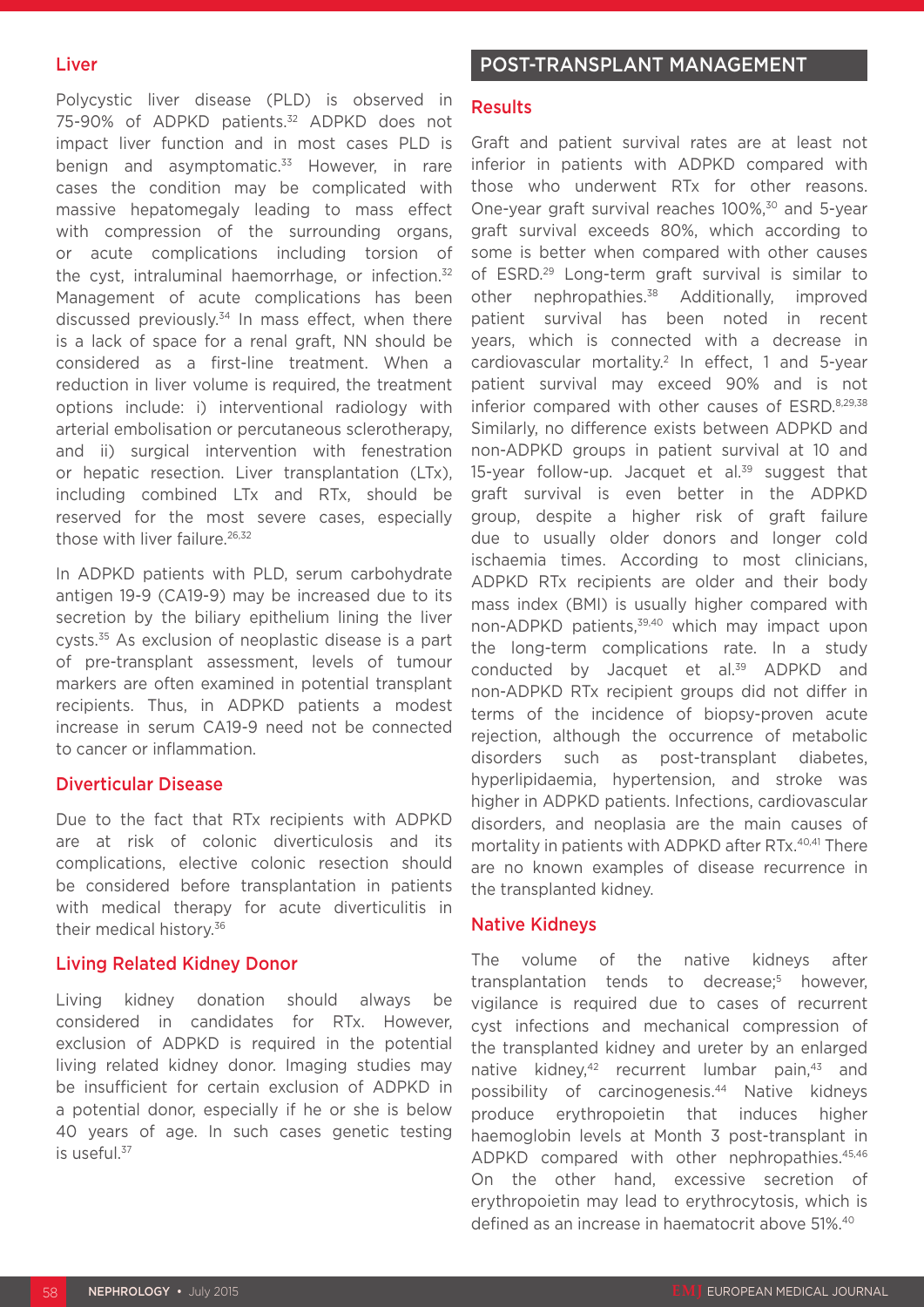#### Cardiovascular System

Research results contradict the idea that hypertension is more frequent in transplant recipients with ADPKD compared with patients with other nephropathies,<sup>40</sup> and some studies indicate improved arterial pressure control after transplantation in ADPKD.41 Although cardiovascular events are the second biggest cause of death in patients with ADPKD after transplantation,<sup>40</sup> they do not occur more frequently in this group compared with the control,<sup>29</sup> and according to some researchers myocardial infarction and heart failure are even less frequent in patients with ADPKD who reached ESRD compared with non-diabetic controls with ESRD.46 Valvular abnormalities (mitral valve [MV] prolapse and MV regurgitation), however, are characteristic in ADPKD transplant recipients.47 Also, pericardial effusion incidents occur more frequently in these patients.48

ICANs are more common in patients with ADPKD than in the general population<sup>23</sup> and ADPKD is a well-documented risk factor for intracranial haemorrhage among patients undergoing dialysis and after transplantation.25,49 The potential for aneurysm formation in other arteries should not be forgotten, including aortic aneurysms. Thus, ADPKD RTx recipients should undergo periodic screening for abdominal aortic aneurysms. In the case of rupture, emergency endovascular repair is suggested to be superior compared with open surgery.50,51 Among the vascular complications present in ADPKD patients after transplantation, thromboembolic disease (venous thrombosis and pulmonary embolism) should not be neglected due to its more frequent occurrence compared with other RTx recipients, which applies to patients with increased BMI in particular.39

#### Liver

Hepatic cysts are frequent but rarely symptomatic in ADPKD transplant recipients. $39$  In contrast to native kidneys, the volume of a polycystic liver increases after RTx.<sup>5</sup> In the case of massive liver enlargement, therapeutic options include somatostatin analogues or surgical treatment, such as aspiration combined with sclerotherapy, laparoscopic or laparotomic fenestration, liver resection, or even LTx.52 Additionally, hepatic cyst infection, enlargement, or rupture should be considered in the differential diagnosis of abdominal or chest pain in this group of patients.<sup>53</sup>

#### Diverticular Disease

The incidence of diverticulitis and colon diverticulum perforation is increased in RTx recipients with ADPKD when compared with patients after RTx for other reasons.54,55 In RTx recipients these complications of diverticular disease are associated with higher mortality rates than in the general population, reaching up to 100% of patients hospitalised for this reason.56 Early symptoms of inflammation and perforation of the diverticulum may be less tangible due to the patient receiving immunosuppressive therapy.<sup>57</sup> Therefore, we must remain vigilant in cases of abdominal pain in this group of patients, especially in the lower abdomen quadrants, and appropriate imaging must be carried out, with abdominal computed tomography as the method of choice. In the case of a positive diagnosis, some researchers recommend early surgical treatment.36

#### New Onset Diabetes after Transplantation

New onset diabetes after transplantation (NODAT), previously referred to as 'post-transplantation diabetes mellitus', is a frequent post-transplant complication that diminishes recipients' quality of life and has an adverse impact on graft and patient survival. In a large prospective study, 12-year graft survival was 48% in patients that developed NODAT compared with 70% in patients who were not affected by diabetes after RTx.<sup>58</sup> A case-control study from the Cleveland Clinic showed an increased rate of graft rejection in patients with NODAT (47%) compared with control patients (23%).<sup>59</sup>

According to some researchers ADPKD may be a predictor of NODAT, yet available data are controversial. A study conducted by de Mattos et al.60 demonstrates a significant association between ADPKD and development of NODAT within the first year following RTx (17% versus 7.4%). Similar conclusions can be drawn from a Portuguese study where NODAT occurred in 33.3% of patients with ADPKD compared with 17.1% of the non-ADPKD control group.40 In addition, a UK retrospective study showed that 13.4% of patients with ADPKD developed diabetes, whereas NODAT occurred in only 5.2% of the patients with other nephropathies. Moreover, twice as many patients with ADPKD and NODAT required treatment with insulin compared with the non-ADPKD diabetic group.61 Additionally, according to the analysis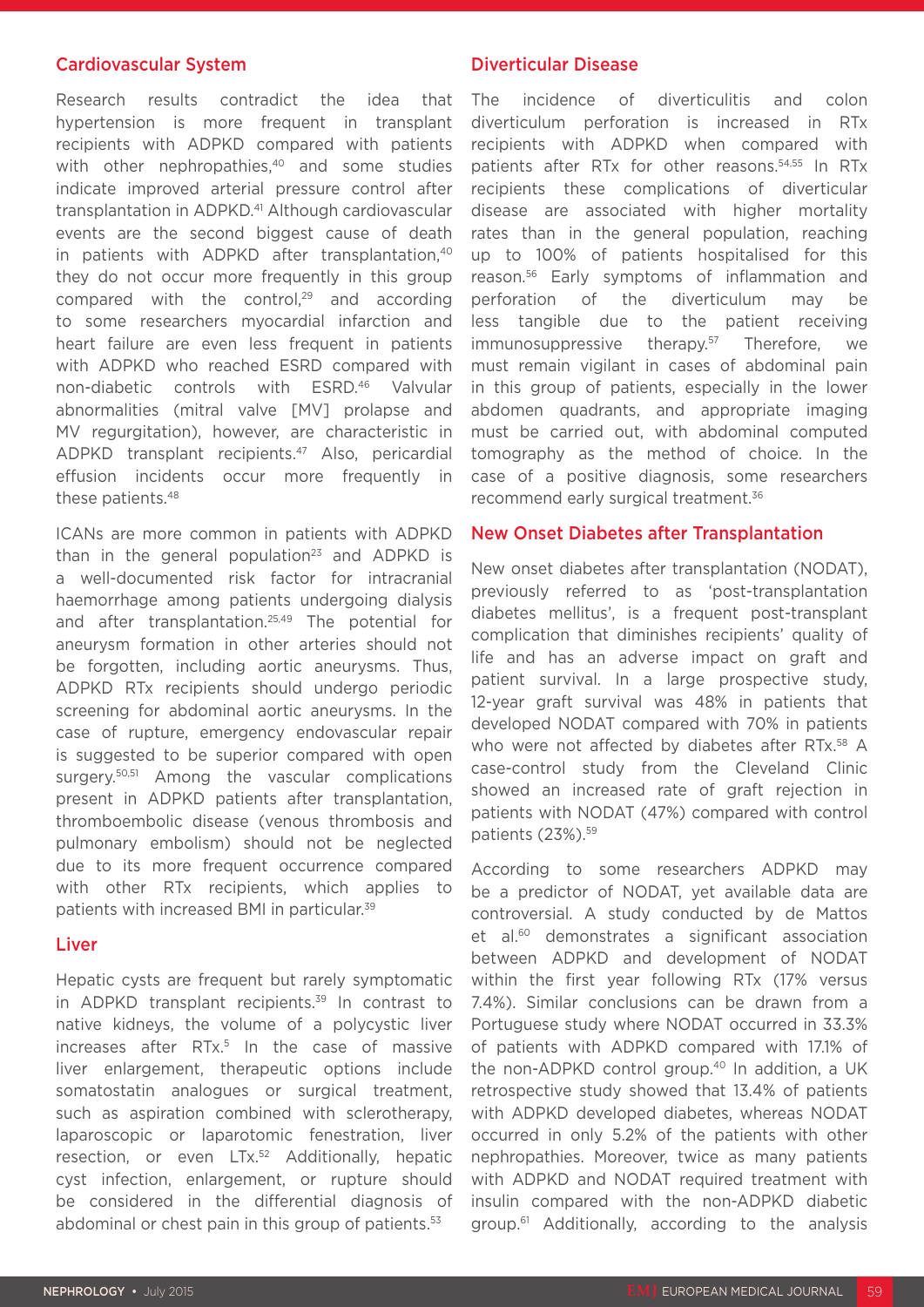of Caillard et al.,<sup>62</sup> ADPKD is associated with risk factors for NODAT.

However, other studies do not support the concept that ADPKD is associated with a higher incidence of NODAT. In a retrospective cohort study conducted in 505 transplant recipients, there was no significant difference in NODAT incidence between ADPKD and non-ADPKD groups,<sup>63</sup> and several other studies vielded similar results.<sup>64-66</sup> Irene et al.<sup>67</sup> examined the incidence of NODAT and impaired glucose tolerance (IGT) in 65 renal allograft recipients with ADPKD compared with a gender and year of transplantation-matched control group and found no differences between groups. There was also no difference in the number of acute rejections between groups. Interestingly, a higher risk of NODAT development in RTx recipients with ADPKD may be associated with the HLA-B27 antigen.65 Nevertheless, periodical assessment for NODAT should be performed in RTx recipients with ADPKD, especially when additional risk factors for NODAT exist, including BMI exceeding 25 kg/m<sup>2</sup>, pre-transplant IGT, and acute rejection.<sup>62</sup>

#### Infections

Infections are an important class of complications arising in kidney recipients with ADPKD, and for most clinicians are considered as one of the main causes of death in this population. However, except for urinary tract infections (UTIs), they do not occur in this group with higher prevalence than in RTx recipients with other nephropathies.<sup>29,68</sup> Immunosuppression favours the spread infections, including into the graft. Ascending UTIs and cyst infections occur mainly in patients who have not undergone a pre-transplant nephrectomy.43 Due to immunosuppressive therapy, opportunistic pathogens should be included in the differential diagnosis of native kidney infection, including *Mycobacterium tuberculosis*. 69 Interestingly, renal graft recipients with ADPKD were suggested to be less prone to BK virus infection due to a lower cellular permissivity of the renal tubular epithelial cells in this disease.70

# Neoplastic Diseases

Neoplastic lesions occur with increased frequency in patients receiving immunosuppressive therapy after transplantation, regardless of its cause, and cancer is one of the major causes of death in this group.71,72 ADPKD appears to be a risk factor for renal tumours in the pre-transplant period, although the available studies do not provide

consistent data.44,73,74 In this context it is important to keep in mind the possibility of kidney tumours in patients who have not undergone nephrectomy. The increased risk of cancer in organ-transplant recipients with ADPKD has not been the subject of many studies. Recently, Wetmore et al.<sup>75</sup> compared the incidence of cancer in 10,166 RTx recipients with ADPKD and 107,339 without polycystic disease. Although the overall incidence of cancer was higher in patients with ADPKD, it was shown to be lower after adjustment for the higher age of recipients in this group. In a study by Vega et al.<sup>38</sup> the rate of cancer was similar in ADPKD and non-ADPKD RTx recipients. Other studies show no difference between the incidence of kidney cancer in recipients with ADPKD and control patients.<sup>39,76</sup> However, ADPKD may be a risk factor for non-melanoma skin cancer (NMSC) in patients after RTx. In a study conducted in 1,019 patients, a significantly higher risk of NMSC (both basal and squamous cell cancer) was demonstrated in RTx recipients with ADPKD compared with other nephropathies, regardless of age, sex, phenotype of the skin, or immunosuppression. In the same study, no relationship between ADPKD and solid tumours after transplantation was reported.77

#### Immunosuppressive Treatment

Although potential benefits of proliferation signal inhibitors in post-transplant immunosuppressive regimens in ADPKD patients have been suggested,78 to date there are no data supporting their routine use. Despite results from experimental studies, sirolimus does not impact the growth of hepatic cysts after RTx.79 Its benefits were only proven in casuistic reports, for example in the rare association of ADPKD with tuberous sclerosis.<sup>80</sup> Therefore, there are no special recommendations concerning immunosuppressive therapy after RTx in ADPKD patients, and they should be treated according to the general rules.

# **CONCLUSION**

RTx in ADPKD is currently associated with excellent results. However, to obtain satisfactory outcomes several specific issues should be addressed in pre-transplant assessment and post-transplant management. Native kidneys, the cardiovascular system, and the gastrointestinal system require special attention in these patients. Immunosuppression should be administered according to the general rules.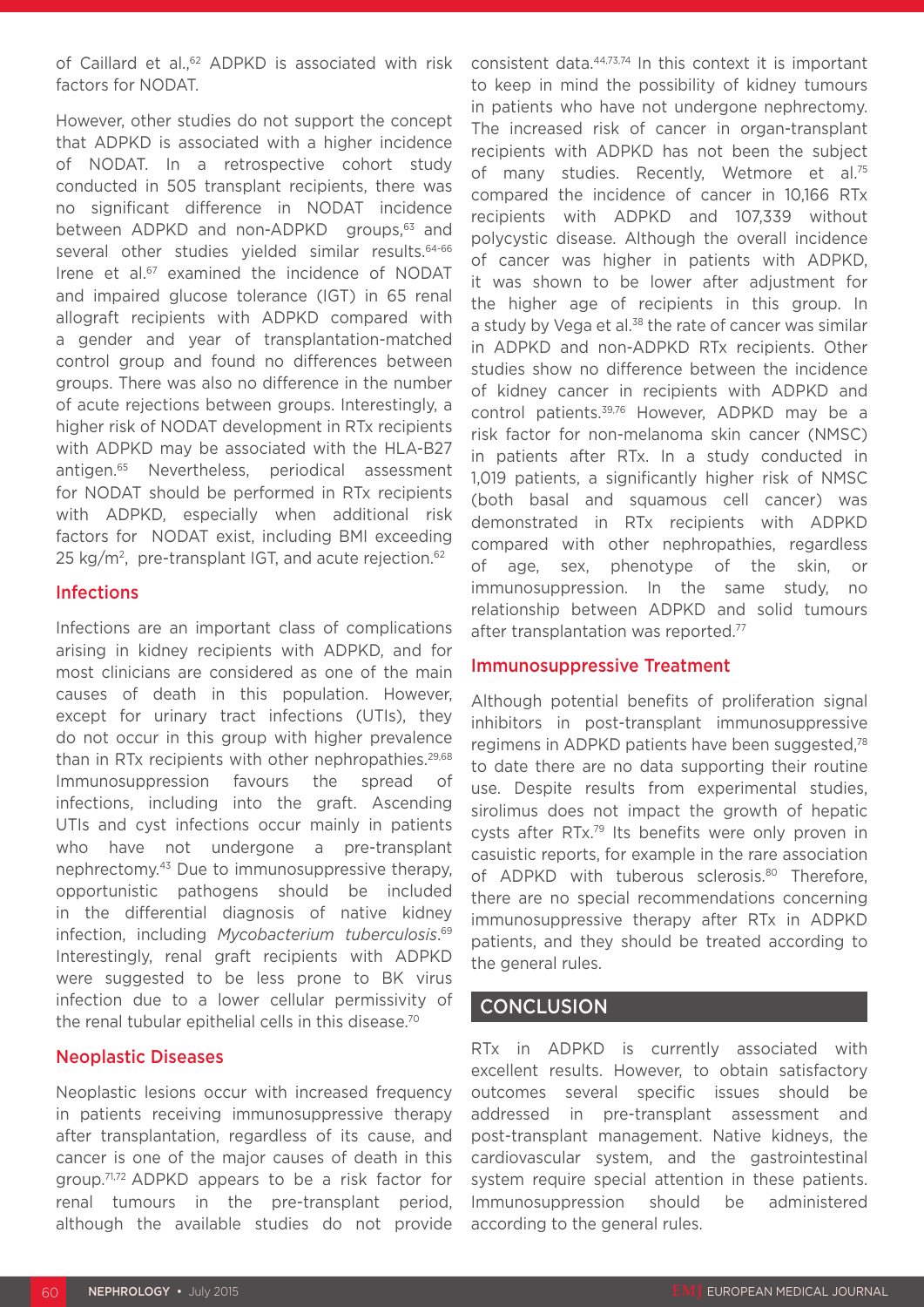#### **REFERENCES**

1. Chang MY, Ong AC. Autosomal dominant polycystic kidney disease: recent advances in pathogenesis and treatment. Nephron Physiol. 2008;108:1-7.

2. Spithoven EM et al; ERA-EDTA Registry; EuroCYST Consortium; WGIKD. Renal replacement therapy for autosomal dominant polycystic kidney disease (ADPKD) in Europe: prevalence and survival--an analysis of data from the ERA-EDTA Registry. Nephrol Dial Transplant. 2014;29 Suppl 4:iv15-25.

3. Cornec-Le Gall E et al. Type of PKD1 mutation influences renal outcome in ADPKD. J Am Soc Nephrol. 2013;24: 1006-13.

4. Patel P et al. Native nephrectomy in transplant patients with autosomal dominant polycystic kidney disease. Ann R Coll Surg Engl. 2011;93:391-5.

5. Yamamoto T et al. Kidney volume changes in patients with autosomal dominant polycystic kidney disease after renal transplantation. Transplantation. 2012;93(8):794-8.

6. Cristea O et al. Maximal kidney length predicts need for native nephrectomy in ADPKD patients undergoing renal transplantation. Can Urol Assoc J. 2014;8(7-8):278-82.

7. Rodríguez-Faba O et al. Renal transplantation and polycystic: surgical considerations. Actas Urol Esp. 2014;38(1):28-33.

Neeff HP et al. One hundred consecutive kidney transplantations with simultaneous ipsilateral nephrectomy in patients with autosomal dominant polycystic kidney disease. Nephrol Dial Transplant. 2013;28(2):466-71.

9. Martin AD et al. Laparoscopic bilateral native nephrectomies with simultaneous kidney transplantation. BJU Int. 2012;110(11 Pt C):E1003-7.

10. Skauby MH et al. Kidney transplantation with and without simultaneous bilateral native nephrectomy in patients with polycystic kidney disease: a comparative retrospective study. Transplantation. 2012;94(4):383-8.

11. Song WL et al. Kidney transplant for autosomal dominant polycystic kidney disease: the superiority of concurrent bilateral nephrectomy. Urol Int. 2011;87(1):54-8.

12. Kirkman MA et al. Native nephrectomy for autosomal dominant polycystic kidney disease: before or after kidney transplantation? BJU Int. 2011;108(4): 590-4.

13. Asimakopoulos AD et al. Laparoscopic pretransplant nephrectomy with morcellation in autosomic-dominant polycystic kidney disease patients with end-stage renal disease. Surg Endosc. 2015;29(1):236-44.

14. Cornelis F et al. Embolization of polycystic kidneys as an alternative to nephrectomy before renal transplantation: a pilot study. Am J Transplant. 2010;10(10):2363-9.

15. Griffin MD et al. Vascular expression of polycystin. J Am Soc Nephrol. 1997;8: 616-26.

16. Kim K et al. Polycystin 1 is required for the structural integrity of blood vessels. Proc Natl Acad Sci U S A. 2000;97:1731-6.

17. Torres VE et al. Vascular expression of polycystin-2. J Am Soc Nephrol. 2001;  $12.1 - 9$ 

18. Ramunni A et al. Cutaneous microcirculation is impaired in early autosomal dominant polycystic kidney disease. Nephron Clin Pract. 2009;113(2):c71-5.

19. Heffernan KS et al. Peripheral augmentation index and vascular inflammation in autosomal dominant polycystic kidney disease. Nephrol Dial Transplant. 2011;26:2515-21.

20. Rahbari-Oskoui F et al. Mechanisms and management of hypertension in autosomal dominant polycystic kidney disease. Nephrol Dial Transplant. 2014;29(12):2194-201.

21. Aboualaiwi WA et al. Survivininduced abnormal ploidy contributes to cystic kidney and aneurysm formation. Circulation. 2014;129:660-72.

22. Vlak MHM et al. Prevalence of unruptured intracranial aneurysms, with emphasis on sex, age, comorbidity, country, and the time period: a systematic review and mets-analysis. Lancet Neurol. 2011;10:626-36.

23. Chapman AB et al. Intracranial aneurysms in autosomal dominant polycystic kidney disease. N Engl J Med. 1992;327:916-20.

24. Schievink WI et al. Saccular intracranial aneurysms in autosomal dominant polycystic kidney disease. J Am Soc Nephrol. 1992;3(1):88-95.

25. Yoo DJ et al. Risk of intracranial hemorrhage associated with autosomal dominant polycystic kidney disease in patients with end stage renal disease. BMC Nephrol. 2014;15:39.

26. Ars E et al; Spanish Working Group on Inherited Kidney Disease. Spanish guidelines for the management of autosomal dominant polycystic kidney disease. Nephrol Dial Transplant. 2014;29 Suppl 4:iv95-105.

27. Xu HW et al. Screening for intracranial

aneurysm in 355 patients with autosomaldominant polycystic kidney disease. Stroke. 2011;42(1):204-6.

28. Niemczyk M et al. Intracranial aneurysms in autosomal dominant polycystic kidney disease. AJNR Am J Neuroradiol. 2013;34(8):1556-9.

29. Mosconi G et al. Renal transplant in patients with polycystic disease: the Italian experience. Transplant Proc. 2013;45(7):2635-40.

30. Patel MS et al. Trends in the management and outcomes of kidney transplantation for autosomal dominant polycystic kidney disease. J Transplant. 2014;2014:675697.

31. Rozenfeld MN et al. Should patients with autosomal dominant polycystic kidney disease be screened for cerebral aneurysms? AJNR Am J Neuroradiol. 2014;35:3-9.

32. Abu-Wasel B et al. Pathophysiology, epidemiology, classification and treatment options for polycystic liver diseases. World J Gastroenterol. 2013;19(35): 5775-86.

33. Gevers TJ, Drenth JP. Diagnosis and management of polycystic liver disease. Nat Rev Gastroenterol Hepatol. 2013;10:101-8.

34. Niemczyk M. Pain in autosomal dominant polycystic kidney disease. EMJ Nephrol. 2014;1:45-50.

35. Kanaan N et al. Carbohydrate antigen 19-9 as a diagnostic marker for hepatic cyst infection in autosomal dominant polycystic kidney disease. Am J Kidney Dis. 2010;55(5):916-22.

36. Scotti A et al. Complicated diverticulitis in kidney transplanted patients: analysis of 717 cases. Transplant Proc. 2014;46(7):2247-50.

37. Simms RJ et al. Genetic testing in the assessment of living related kidney donors at risk of autosomal dominant polycystic kidney disease. Transplantation. 2015;99(5):1023-9.

38. Vega J et al. Outcome of renal transplantation in patients with autosomal dominant polycystic kidney disease. Rev Med Chil. 2012;140(8):990-8.

39. Jacquet A et al. Outcomes of renal transplantation in patients with autosomal dominant polycystic kidney disease: a nationwide longitudinal study. Transpl Int. 2011;24:582-7.

40. Gonçalves S et al. Autosomaldominant polycystic kidney disease and kidney transplantation: experience of a single center. Transplant Proc. 2009;41:887-90.

41. Shiroyanagi Y. Kidney transplantation